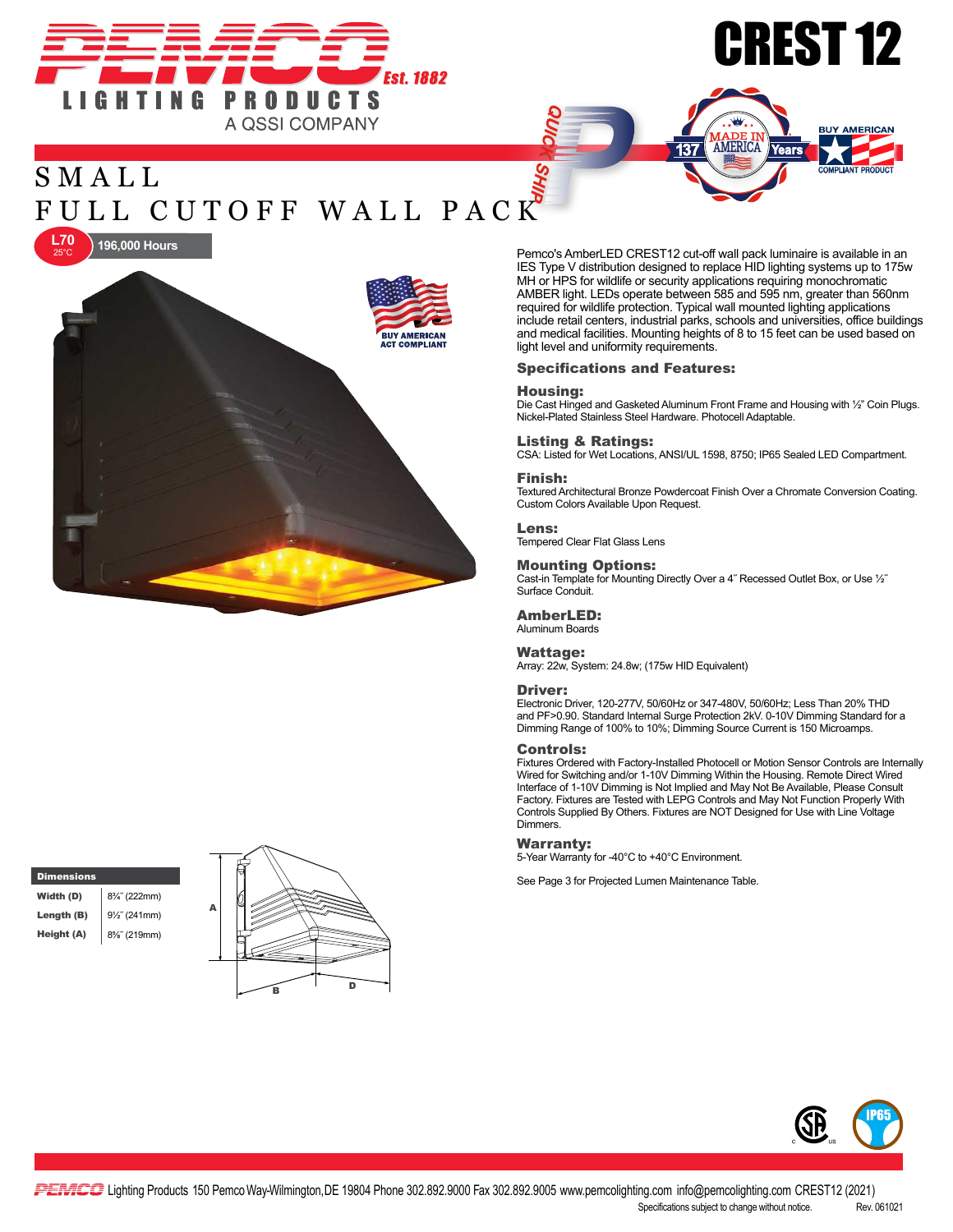





## S M A L L FULL CUTOFF WALL PACK

# AmberLED

| <b>Order Information Example:</b>                         |               |             | <b>CREST12F1X22UAMCZSP</b>     |                 |                         |                                                |                                                                                                                                                                                                                                                                                                                                                                                                                          |
|-----------------------------------------------------------|---------------|-------------|--------------------------------|-----------------|-------------------------|------------------------------------------------|--------------------------------------------------------------------------------------------------------------------------------------------------------------------------------------------------------------------------------------------------------------------------------------------------------------------------------------------------------------------------------------------------------------------------|
| <b>CREST12</b>                                            |               | <b>1X22</b> |                                | <b>AM</b>       | C                       |                                                |                                                                                                                                                                                                                                                                                                                                                                                                                          |
| <b>Model</b>                                              | <b>Optics</b> | Wattage     | <b>Driver</b>                  | <b>CCT</b>      | <b>Lens</b>             | <b>Color</b>                                   | <b>Options</b>                                                                                                                                                                                                                                                                                                                                                                                                           |
| <b>CREST12=AmberLED</b><br>Small Full Cutoff Wall<br>Pack | $F = Type V$  | 1X22=22w    | $U = 120 - 277V$<br>H=347-480V | <b>AM=Amber</b> | C=Clear Flat Glass Lens | $Z = B$ ronze<br>C=Custom<br>(Consult Factory) | <b>SF=Single Fuse*</b><br><b>DF</b> =Double Fuse*<br><b>SP=Surge Protection</b><br>PC3=Photocell, 120-277VAC<br><b>P10</b> =Pencil Photocell, 120VAC<br>P12=Pencil Photocell, 208-277VAC<br>P14=Pencil Photocell, 120-277VAC<br>P20=Swivel Photocell, 120VAC<br>P22=Swivel Photocell, 208-277VAC<br><b>BU=Battery Backup, 90 Minutes*</b><br>BUC=Cold Start Battery Backup, -20°C, 90 Minutes*<br>*120-277V Models Only. |

ely, Field Installed)

### Accessories & Replacement Parts:

|                  | Baffle, Aluminum with Bronze Powdercoat Finish |
|------------------|------------------------------------------------|
|                  |                                                |
| <b>CREST12B-</b> |                                                |

**Accessories**<br>(Order Separ

\*Shown Mounted

| CREST12GLC           | Tempered Clear Flat Glass Lens.                                 |       |        |  |  |  |
|----------------------|-----------------------------------------------------------------|-------|--------|--|--|--|
| P <sub>18103</sub>   | 120-277VAC Photocell                                            |       |        |  |  |  |
| P <sub>18110</sub>   | 110-130V, 120VAC Pencil Photocell                               |       |        |  |  |  |
| P18112               | 208-277V, 240VAC Pencil Photocell                               |       |        |  |  |  |
| P18114               | 120-277V, 50/60Hz Pencil Photocell                              |       |        |  |  |  |
| P18120               | 110-130V, 120VAC Swivel Photocell                               |       |        |  |  |  |
| P18122               | 208-277V, 240VAC Swivel Photocell                               |       |        |  |  |  |
| Specification Sheet. | For Replacement Battery Backup, see the LEPG LED Battery Backup |       |        |  |  |  |
|                      |                                                                 |       |        |  |  |  |
| P18103               | P18110                                                          | 18114 | 8120 & |  |  |  |

P18122

P18110 & P18103 P18114 P18112

Photometric Data



PEMICG Lighting Products 150 Pemco Way-Wilmington, DE 19804 Phone 302.892.9000 Fax 302.892.9005 www.pemcolighting.com info@pemcolighting.com CREST12 (2021) Specifications subject to change without notice. Rev. 061021